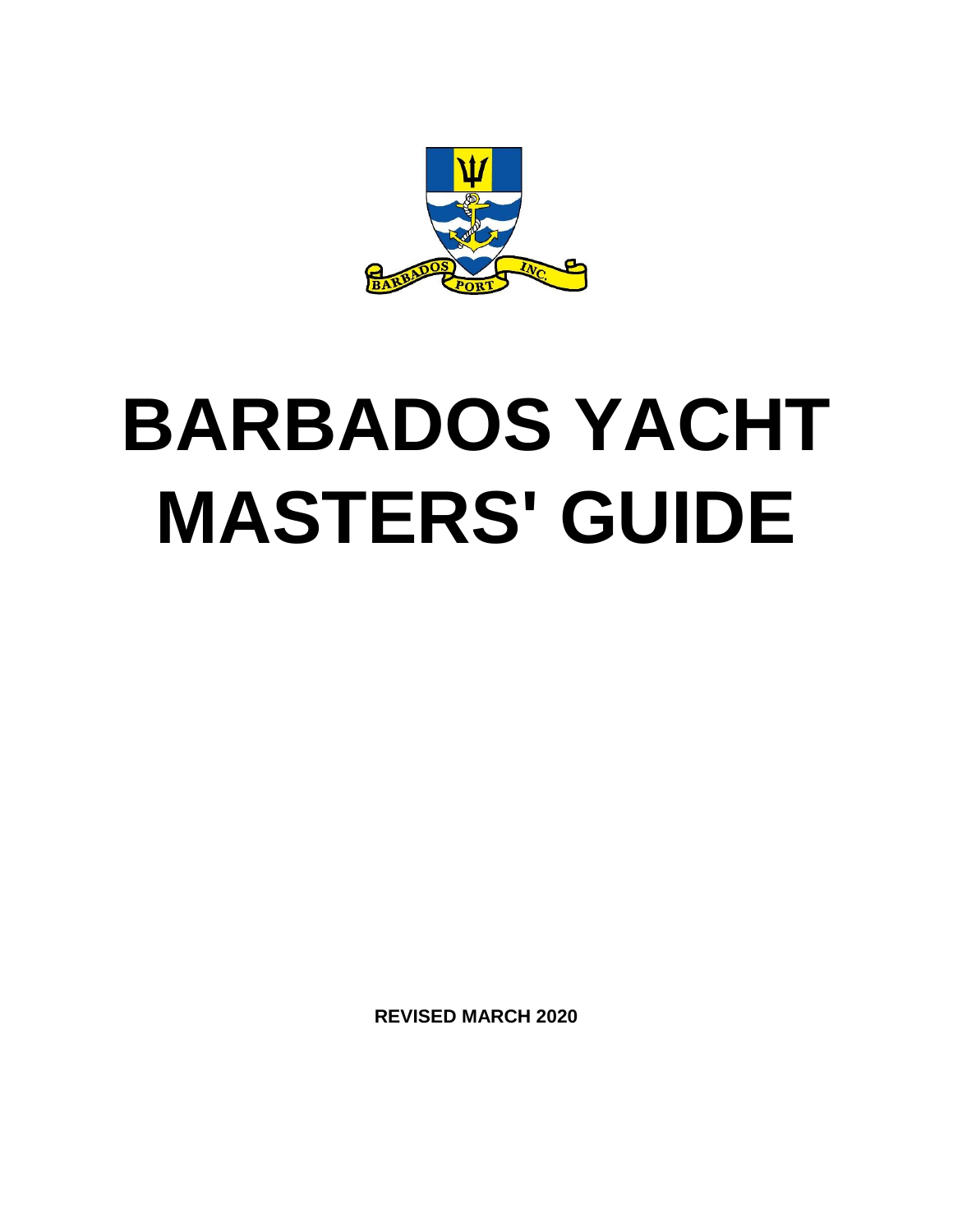#### **1. APPROACHES TO BRIDGETOWN - ADMIRALTY CHART NO: 502**

(a) Yachts approaching the island are requested to call the Signal Station on VHF Channel 12 and inform the Radio Operator of their intention. The Radio Operator will inform the Master whether permission is granted for him to enter the Deep Water Harbour directly on arrival or proceed to the Shallow Draught Berth. No yacht is to proceed to Carlisle Bay anchorage prior to clearing in with the regulatory agencies.

(b) The Signal Station of the Deep Water Harbour lies in position latitude  $13^{\circ}$  06' North, longitude 59 $\degree$  38' West (at the northern extremity of Carlisle Bay) the latter of which provides good holding ground for anchorage and where the Careenage is situated for berthing small vessels and yachts.

(c) The Deep Water Harbour is easily identified during daylight hours by the three sugar towers and the Beacon on the north end of the Breakwater.

(d) The characteristics of this light (No. 5811) are - flashing three red every ten seconds, visible twelve miles on a red and yellow mast fifteen meters above sea level.

(e) The southern extremity of Carlisle Bay would be identified at night by a sector light (No. 5807) at Needham's Point, the characteristics of which are - flashing red every eight seconds, visible three miles and fixed on a red mast thirteen meters above sea level.

(f) The Mole Head (entrance to Careenage) is identified by a light flashing red every ten seconds visible for two miles. It is fixed on a silver mast eight meters above sea level.

#### **2. DEEP WATER HARBOUR**

(a) Having obtained permission to enter the Deep Water Harbour, the Yacht Master must keep in constant communication with the Signal Station on Channel 12 on VHF (call sign 8 PAPA BRAVO), so as to ensure that there is no other vessel maneuvering inside the Harbour. Enter at a safe speed and proceed to berth as assigned by the Signal Station.

**N.B.** The "Q" or Quarantine (yellow) flag must be hoisted immediately when the vessel is within the boundaries of the Harbour until she is cleared.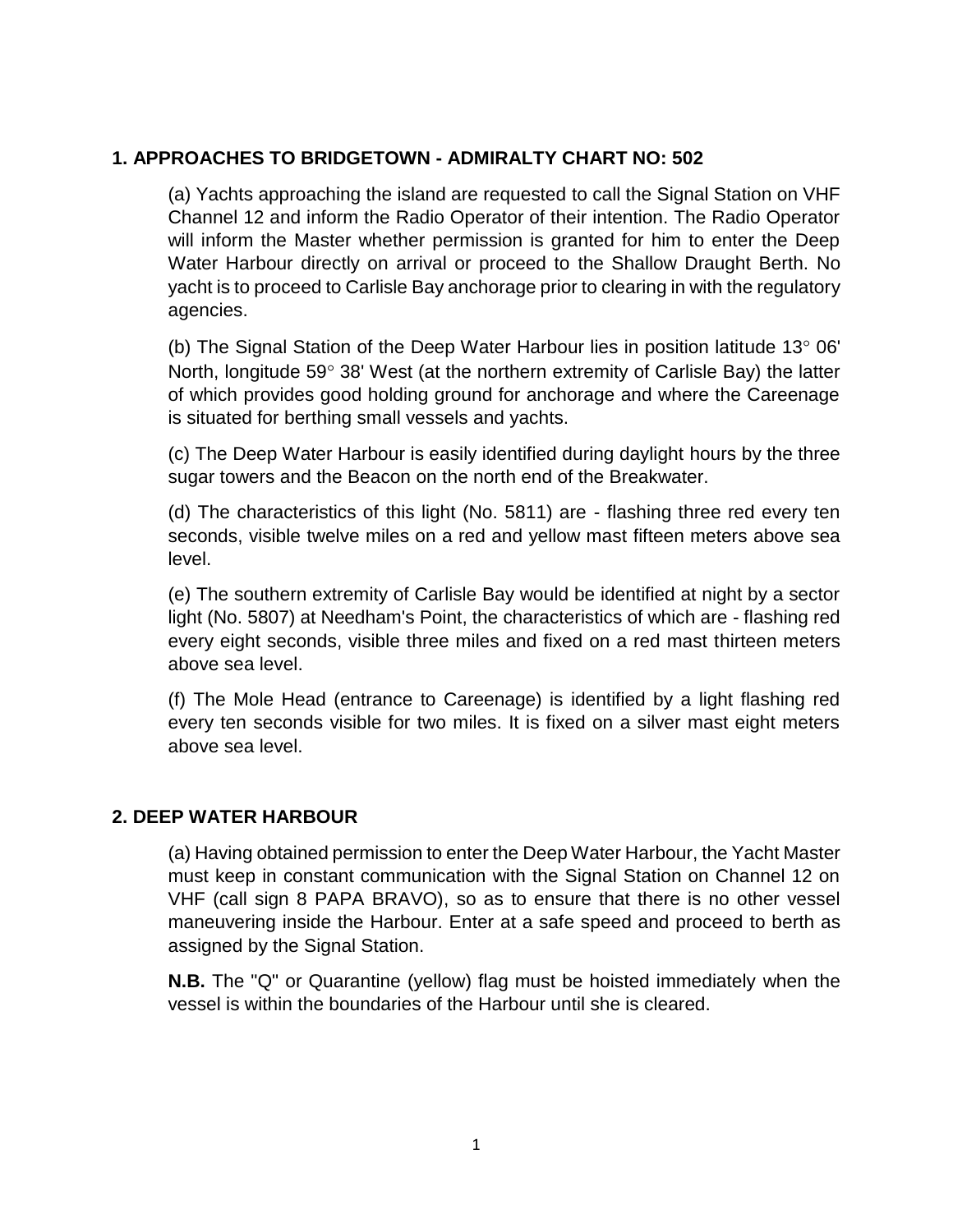#### **3. CUSTOMS CLEARANCE INWARDS AND OUTWARDS**

(a) Government has arranged for Health, Customs and Immigration Officers to be present at the Passenger Terminal, Bridgetown Harbour, from 0600 hours to 2200 hours, seven days per week for the purpose of entering and clearing yachts.

(b) There are no additional fees for entering and clearing during the above hours.

(c) Clearance for arrival and departure will be granted only in the Deep Water Harbour and at Port St. Charles.

(d) Yacht Masters requiring further information should contact the Harbour Master at Harbour Master 246 434 6100 (Office) or the Signal Station on VHF CH 12 or telephone number 246 434 6102.

(e) Stamps and communication facilities are available at the Tourist Information Office in the Passenger Terminal.

#### **4. BERTHS IN THE CAREENAGE**

Alongside berths are available in the inner basin of the Careenage and for further details, Yacht Masters should apply to the Office of the Manager, Marine Services/Harbour Master, telephone number 246 434 6100, or the Careenage office at 246 426 0093.

#### **5. DOCUMENTS REQUIRED FOR INWARD CLEARANCE**

- (a) Customs
	- Three copies of "C61" Forms
	- Clearance from the last Port of Call.
	- One copy of Crew List.
- (b) Immigration
	- Two copies of the Crew List.
	- All passports.
- (c) Health Officer
	- One copy of the Health Report.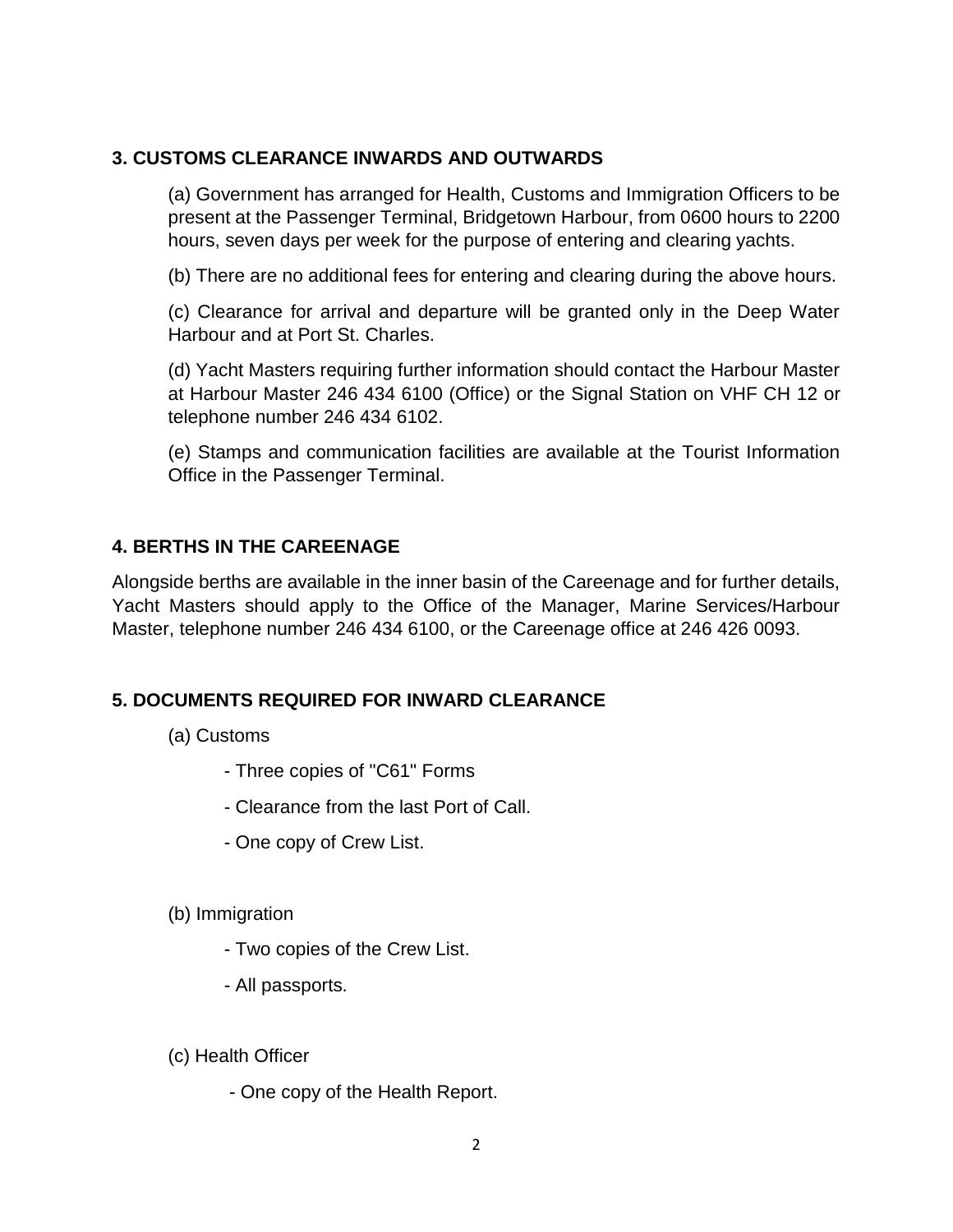## **6. DOCUMENTS REQUIRED FOR OUTWARD CLEARANCE**

- (a) Barbados Port Inc.
	- One copy of the Port Authority's Clearance.

#### (b) Customs

- One copy of the Outward Clearance.
- One copy of the Crew List.
- (c) Immigration
	- One copy of the Crew List.
	- All passports.

#### **7. ANCHORAGE AFTER INWARD CLEARANCE HAS BEEN GRANTED**

All foreign yachts are requested to anchor in Carlisle Bay in an area north of the Bandstand and in the vicinity of the Boat Yard.

#### **8. CRUISING OR ANCHORING ALONG THE COAST**

(a) A vessel desirous of cruising or anchoring along the coast must obtain permission from the Customs Boarding Officer and the Harbour Master's office, preferably on arrival at the time of reporting. Subsequent contact requesting such permission can be made by contacting the Boarding Officer at telephone number 246 430 2355 or on VHF Channel 16.

(b) No yacht will be permitted to charter, rent, lease or engage in any other activities for monetary gain while visiting in Barbados.

#### **9. DISEMBARKATION OR TRANSFER**

(a) Any crew member of a yacht wishing to sever connection after the vessel has been cleared, must go to the Immigration Office accompanied by the Master who will indicate whether or not he approves before the Immigration Officer grants him permission to disembark.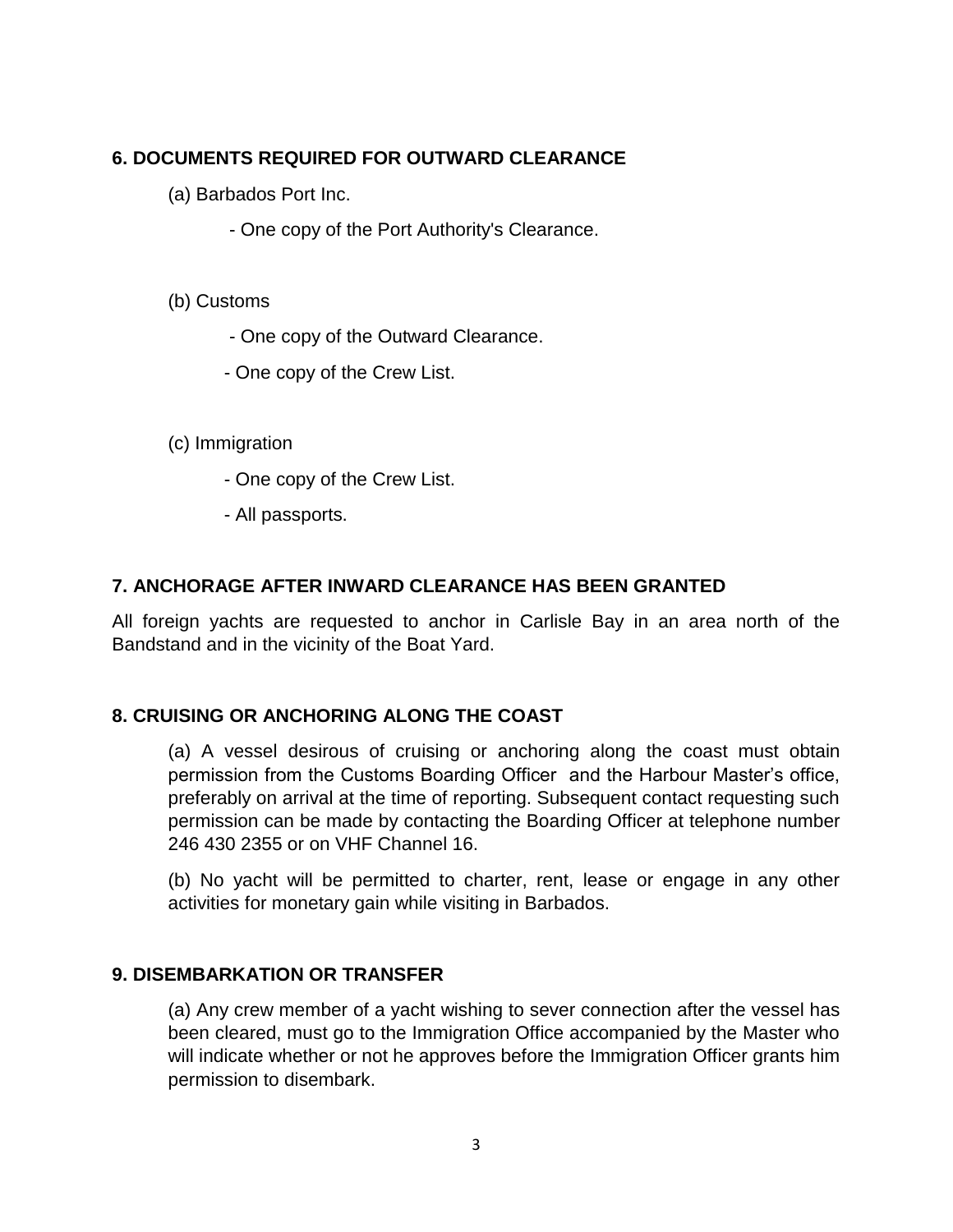(b) If permission is granted for the crew member to leave the vessel, all baggage and other personal property must be taken to the Customs Officer in the Passenger Terminal for examination. The Customs Boarding Officer and the Baggage Officer must also be informed prior to any property being removed from the vessel.

#### **10. REPAIR FACILITIES**

Should there be the need to carry out repairs, the Master should contact Mr. Willie Hassell at telephone number 246 424 1808 for the following facilities:-

- (i) Space for dry-docking on shore at the Shallow Draught Facility.
- (ii) Lifting out of the water and transportation to dock storage position.

## **11. CHARGES PAYABLE TO THE BARBADOS PORT INC. (Marine Charges For Yachts In Port)**

(1) Vessels 50 meters & under: BBD\$412.50 for the first 2 days and BBD\$110.00 for each additional 24 hours.

(1) Vessels 51 meters to 100 meters: BBD\$9.35 per meter for the first 2 days and BBD\$3.30 per meter for any additional 24 hours.

(3) Vessels 101 meters and over: BBD\$11.00 per meter for the first 2 days and BBD\$5.50 per meter for any additional 24 hours.

(4) Yachts under 50 meters and under berthed in Carlisle Bay pay a flat fee of BBD\$110.00.

(5) Yachts over 50 meters pay BBD\$412.50.

**For yachts calling at the port on Public Holidays, the above rates are increased by 50%.**

Water: BBD\$12.00 per ton

Solid Waste Removal: BBD\$540.00 per skit - 1 skit=6M<sup>3</sup>

#### **(Currency exchange rate: US\$1.00 equals BDD\$2.00)**

#### **12. OUTWARD CLEARANCE IS VALID FOR TWENTY FOUR (24) HOURS AFTER IT HAS BEEN GRANTED**.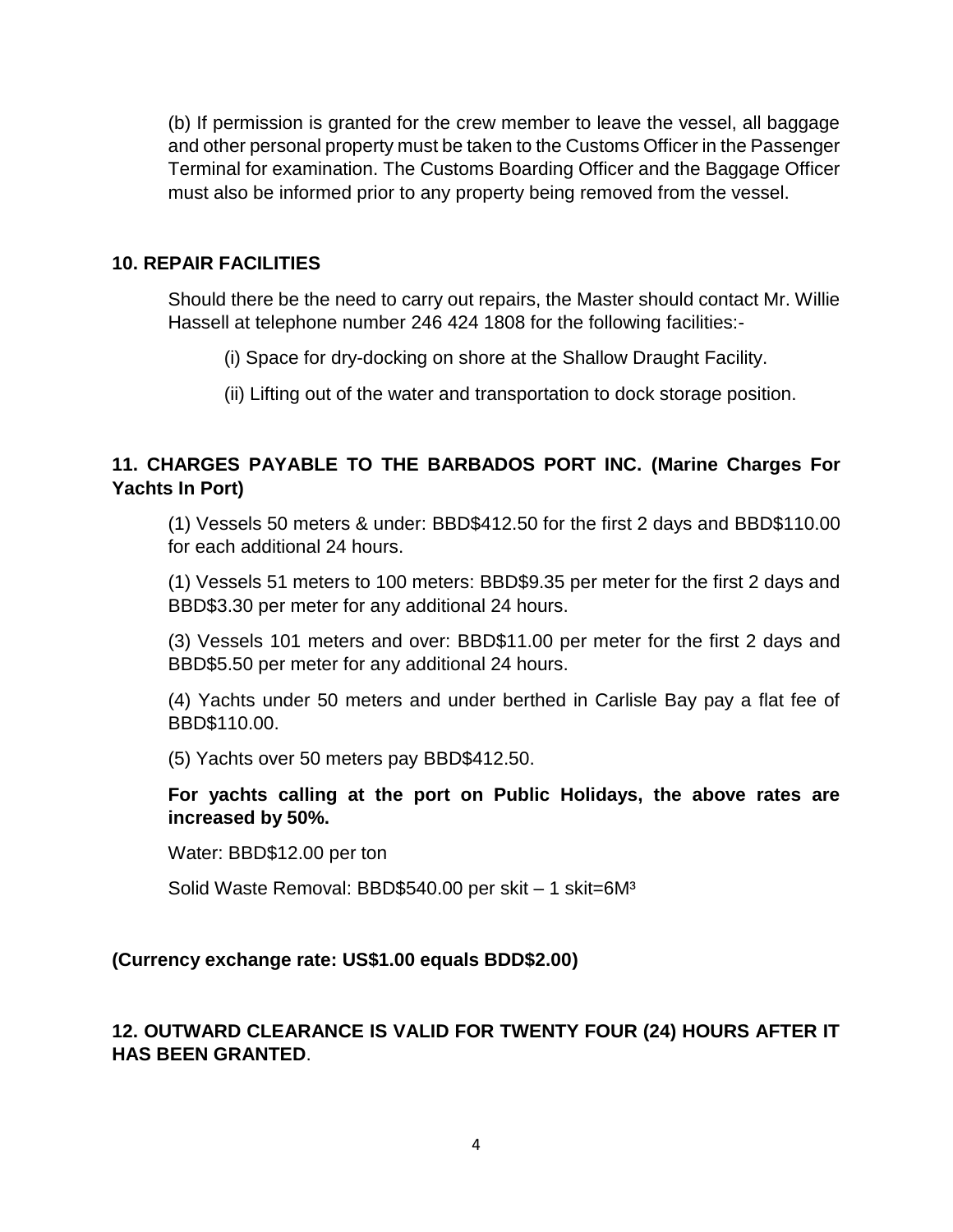(a) A vessel must not however return to anchorage but must proceed from the Deep Water Harbour directly to sea and towards her next port of call.

(b) The foregoing rates and fees are subject to revision from time to time.

(c) An official receipt must be obtained for every payment made.

(d) Legal action will be taken against any vessel responsible for polluting the coastal waters, or the waters of any harbour, waterway, etc.

(e) In the event of a fire or other emergencies, the Barbados Coast Guard can be contacted immediately on VHF Channel 16, call code 8 PAPA ZULU or by telephone at 246 430 4782.

(f) The Signal Station can be contacted on a twenty-four hour basis on VHF Channels 12 and 16 or by telephone at 246 434 6100 Ext. 4306.

#### **13. BARBADOS PORT INC. CLEARANCE**

(a) The Master of any yacht anticipating to depart the island on must endeavor to obtain the Barbados Port Inc. Clearance.

(b) This Clearance may be obtained from the Supervisor of the Mooring Gang daily between 0500-1300hrs and 1600-2400hrs who will issue the document after being paid the anchorage /clearance fees of BDD\$100.00 in the form of a receipt.

(c) This Barbados Port Inc. Clearance can then be presented to the Customs Officer who will then issue a final Clearance from the country.